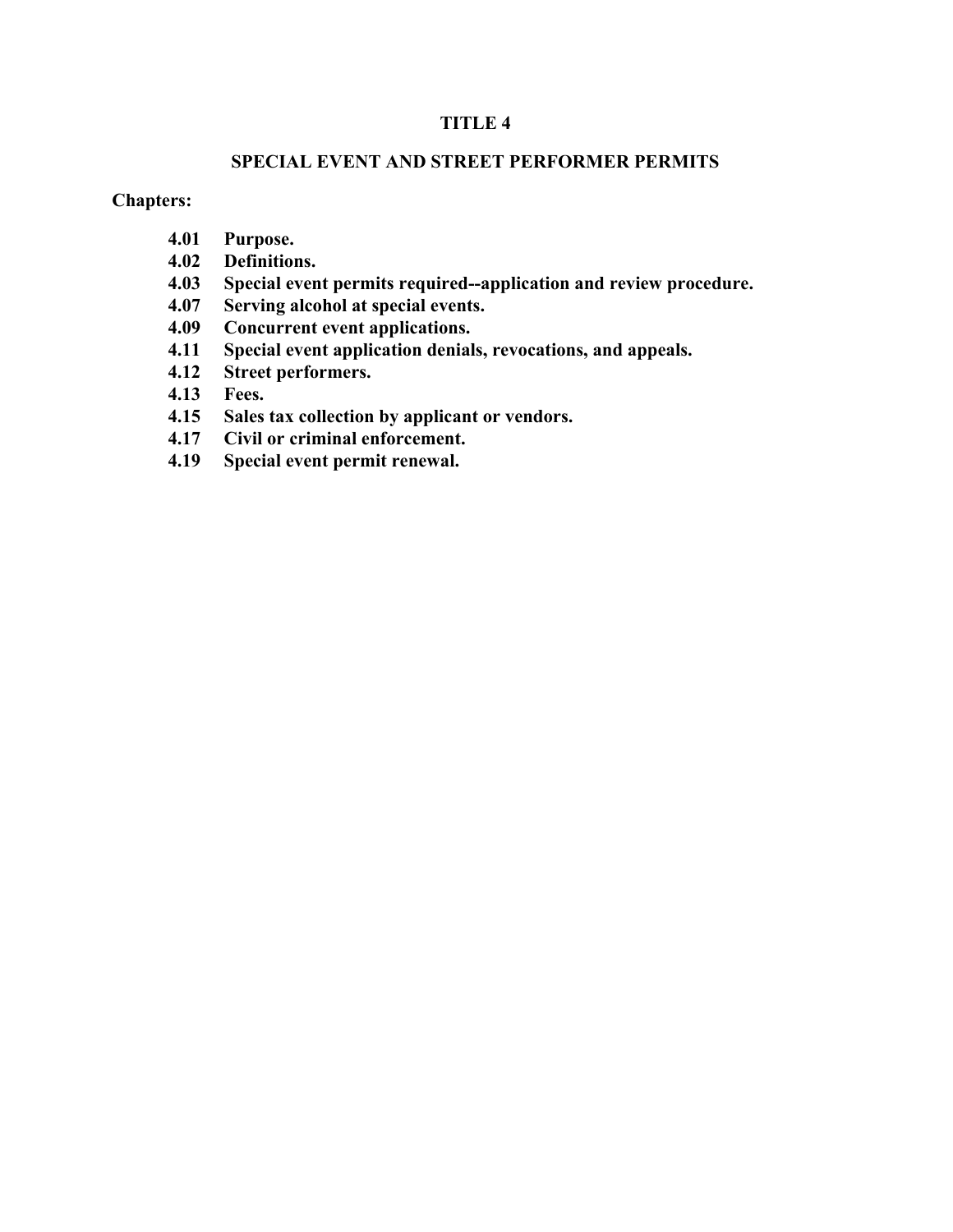### **Chapter 4.01 PURPOSE**

The purpose of this Title is to establish clear procedures through which a proposed special event or street performance may be permitted within the City of Moab. Special events are an integral component of the economy and sense of identity of Moab. Special events frequently impact businesses, neighborhoods, and normal day-to-day municipal functions, which is why the City sets forth below specific procedures and requirements to mitigate those impacts while ensuring a safe and successful event or street performance.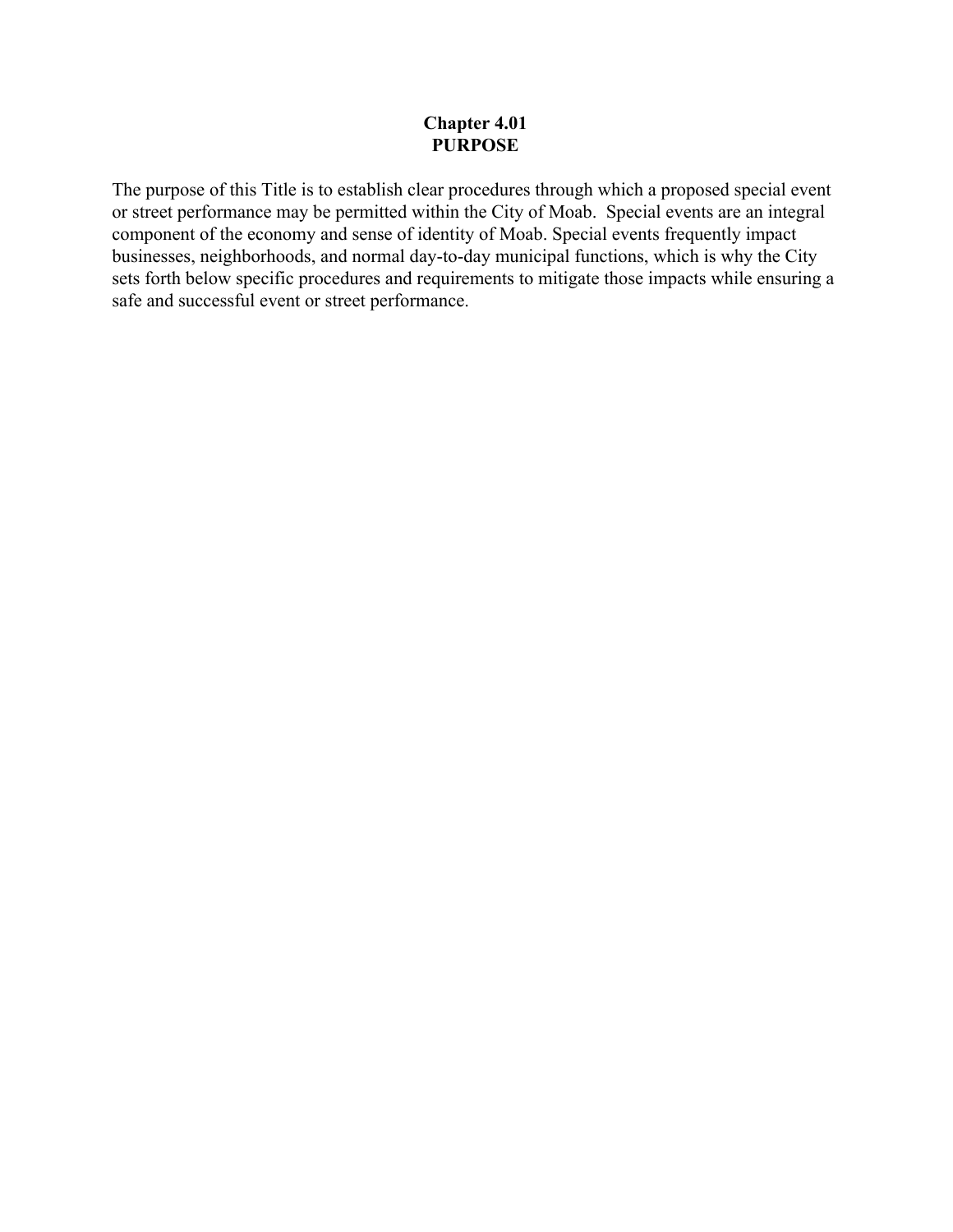## **Chapter 4.02 DEFINITIONS**

The following definitions apply to this Title:

"Applicant" means the person, persons, or entity submitting an application under this chapter and who is responsible for the conduct of the event. The applicant signs the special event permit application and all other documents relevant to the event. The applicant is legally responsible for compliance with all terms of an issued permit.

"Charge" shall be defined as requiring someone to pay a fee or to set, negotiate or establish a fee for a performance. Seeking voluntary contributions through passing around a hat, leaving an open instrument case or other receptacle, or soliciting donations after a performance is not defined as a charge.

"Debriefing" means a meeting held by the Special Events Review Committee (SERC) within thirty business days of the close of the event. Attendance/participation of the applicant at this meeting is mandatory.

"Fees" means all charges assessed by the City of Moab for permitting, staffing, equipment use/rental, property use/rental, set-up, clean-up, inspections, public labor charges, or public equipment rental charges assessed to a special event and established within the event permitting process. See Section 4.15.

"Mass gatherings" are defined by Rule 392-400 of the Utah Administrative Code. Applicants must contact the Southeastern Utah District Health Department for information about mass gathering permits and food handling permits to the extent otherwise required by Utah law.

"Nonprofit organization" means an organization that qualifies for tax-exempt status according to the U.S. Treasury under Section 501(c)(3) of the Internal Revenue Code, which is created and operated to benefit the public interest and which includes a charitable, educational, scientific, religious, recreational, or artistic purpose.

"Permittee" means the applicant holding a valid permit under this chapter.

"Private event" means an event which is:

- Closed to the general public;
- Held entirely on private property for which such events are a permitted use under Title 17, or City property for which a permit has been obtained;
- Does not require installation of temporary water, power, cooking, sanitation, or waste management facilities; and
- Does not adversely impact City personnel, services, or facilities.

Private events shall not in any case be defined to include any event to which the public is invited, whether by advertisement or otherwise, or events where an admission fee is charged.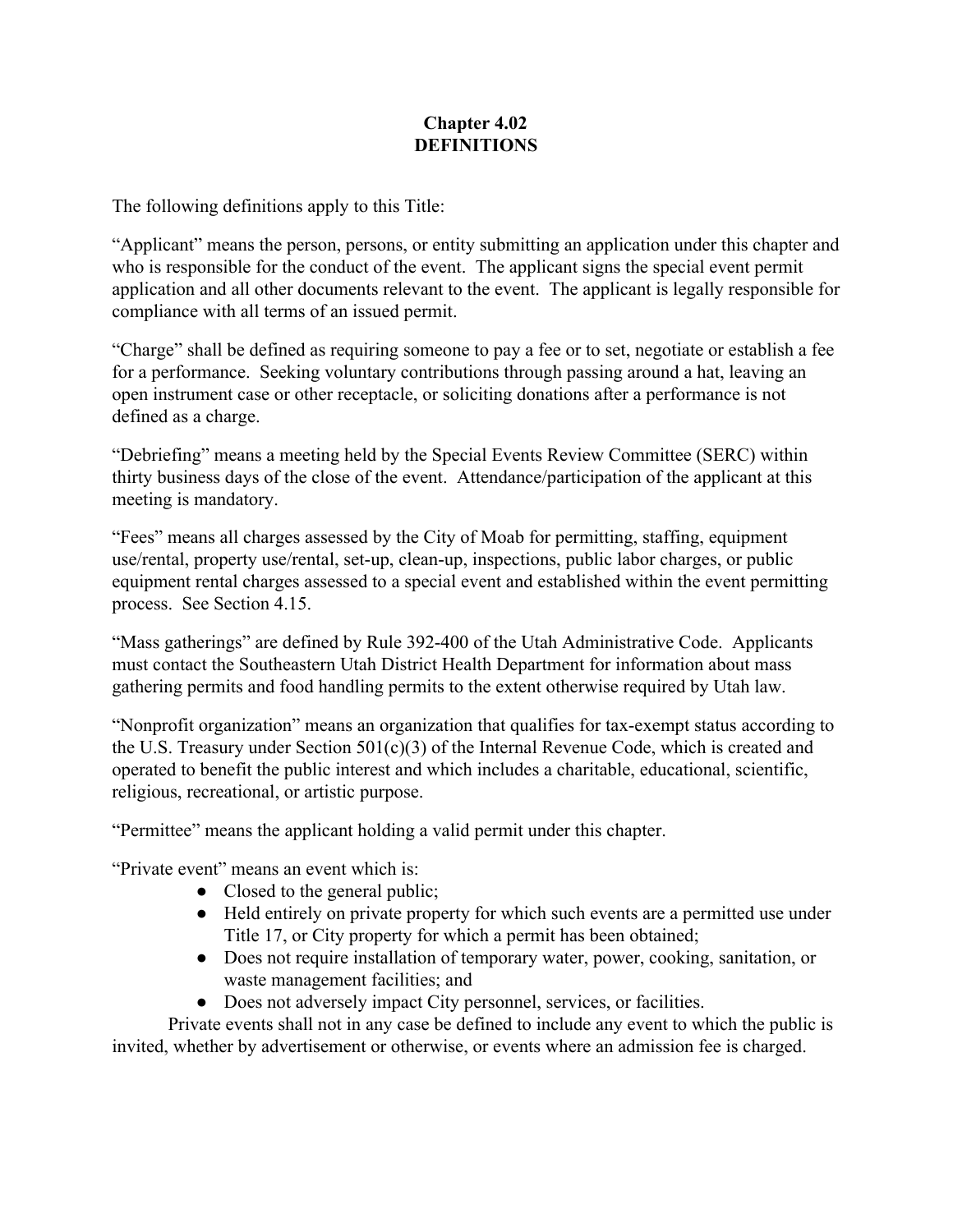Private events are not regulated by this chapter except where specifically noted; however, the Moab police department may take enforcement action in the event of a nuisance, breach of the peace, noise violation, or the like.

"Performance" shall be defined to include, but not be limited to, the following activities: playing music, singing, dancing, pantomiming, puppeteering, juggling, fire-spinning, reciting, etc. Performance does not include providing personal services.

"Public event" shall be defined to mean any gathering which is open to all persons, which is advertised as open to the general public, or which is open to all persons who purchase admission.

"Special event" means a sporting, cultural, entertainment, commercial, or similar gathering, whether held for profit or on a nonprofit basis, occurring for a limited or fixed duration, not to exceed fifteen consecutive days, and which is likely to attract a large number of participants or spectators. By way of illustration, and not of limitation, special events subject to this chapter include: concerts, fairs, rallies, athletic events, or temporary sales events. Special events are further defined as follows:

Level I Event. Events expected to be attended by not more than two hundred people per day and which include one or more of the following: Partial or rolling street closure of City right-of-ways, including streets, sidewalks, and/or pathways; Vendor sales or concessions; Amplified sound; or An entrance fee or ticket charge for the event.

Level II Event. Events expected to be attended by more than two hundred people per day and which may include one or more of the following:

Full public street closure of City right-of-ways;

Vendor sales or concessions;

Amplified sound; or

An entrance fee or ticket charge for the event.

"Special Events Review Committee (SERC)" means a committee made up of representatives from City departments including, but not limited to, police, parks, public works, and representatives from the Southeastern Utah Health Department, Moab Valley Fire Protection District, and a County special events representative. The special events coordinator or his/her designee shall be the chair of this committee.

"Special events coordinator" means the City employee who administers the provisions of this chapter.

"Speech event" means an activity conducted primarily for the expression of political, social, religious, cultural, or other constitutionally protected speech. Speech events may include rallies, picketing, protesting, marching, demonstrating, or debating matters of public concern on any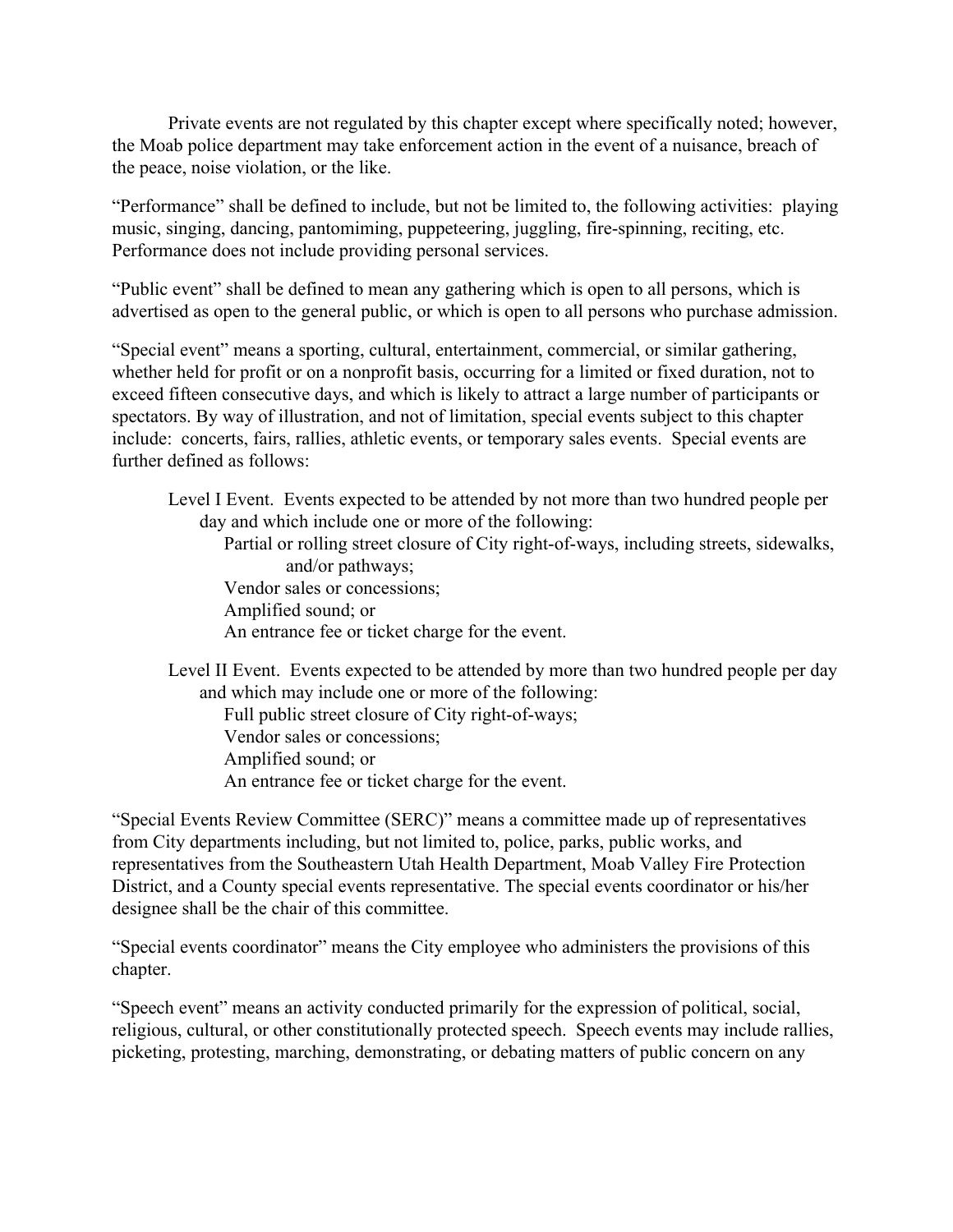City street or other property. Speech events do not include events held in furtherance of a business or commercial purpose.

"Street closure" means the deliberate blockage of any public street or City owned parking facility to prohibit the flow of traffic or access of vehicles.

"Street performer" shall be defined as an individual or group who performs in a public area or a private outdoor area adjacent to a public street or sidewalk, for the purpose of providing public entertainment.

"Substantial change" means changes to an existing special event that cause the need for a different review level or cause the need for review by the City Council. These changes include, but are not limited to: increased need for street closures; increased need for police support; a change in duration; an increase in anticipated attendance; or the addition of vendor sales or concessions.

"Vendor" means a person selling food, beverages, souvenirs, or other merchandise at a special event. The term "vendor" does not include the sale of memberships in an organization which is the special event applicant.

"Venue" means the location or locations where a special event is held, including all ingress/egress routes, parking, and necessary facilities for the event.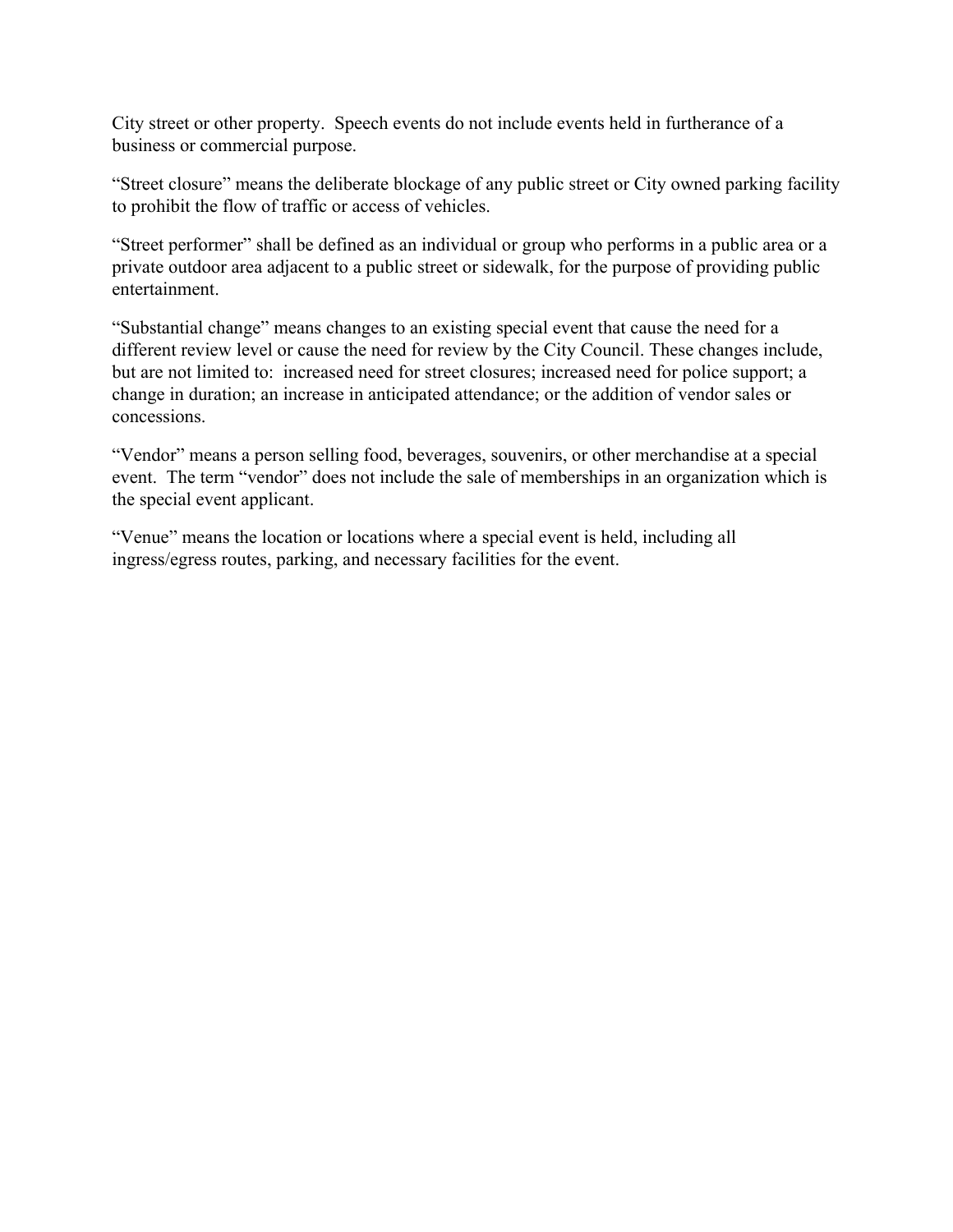## **Chapter 4.03 SPECIAL EVENT PERMITS REQUIRED--APPLICATION AND REVIEW PROCEDURE**

Sections:

| 4.03.010 | Permits required.                 |
|----------|-----------------------------------|
| 4.03.020 | Permit exceptions.                |
| 4.03.030 | Application and review procedure. |

### **4.03.010 Permits required.**

Any person wishing to hold a special event shall first obtain a permit under this chapter. It is unlawful for any person to hold a special event without obtaining a special event permit. All permits issued pursuant to this chapter are non-transferable and expire on the date specified.

### **4.03.020 Permit exceptions.**

A. The following activities are exempt from this chapter:

- 1. Funeral processions by a licensed mortuary;
- 2. Activities lawfully conducted by a governmental agency on property or in facilities owned by that same agency;
- 3. Filming activities authorized by another type of permit;
- 4. Private events; or
- 5. Speech events that do not meet the definitions of a Level I or Level II event.

## **4.03.030 Application and review procedure.**

A. All requests for a special event permit shall be made on a special event application prescribed by the City. The applicant shall submit the permit fee with the completed application. Application materials are available at City Hall and online at the City of Moab website, and must be completed and submitted to the special event coordinator according to the guidelines below unless otherwise approved by the special event coordinator upon a showing of good cause:

- 1. Not less than ninety days prior to the scheduled opening of any Level I or Level II event; or
- 2. Not less than seven days prior to a speech event.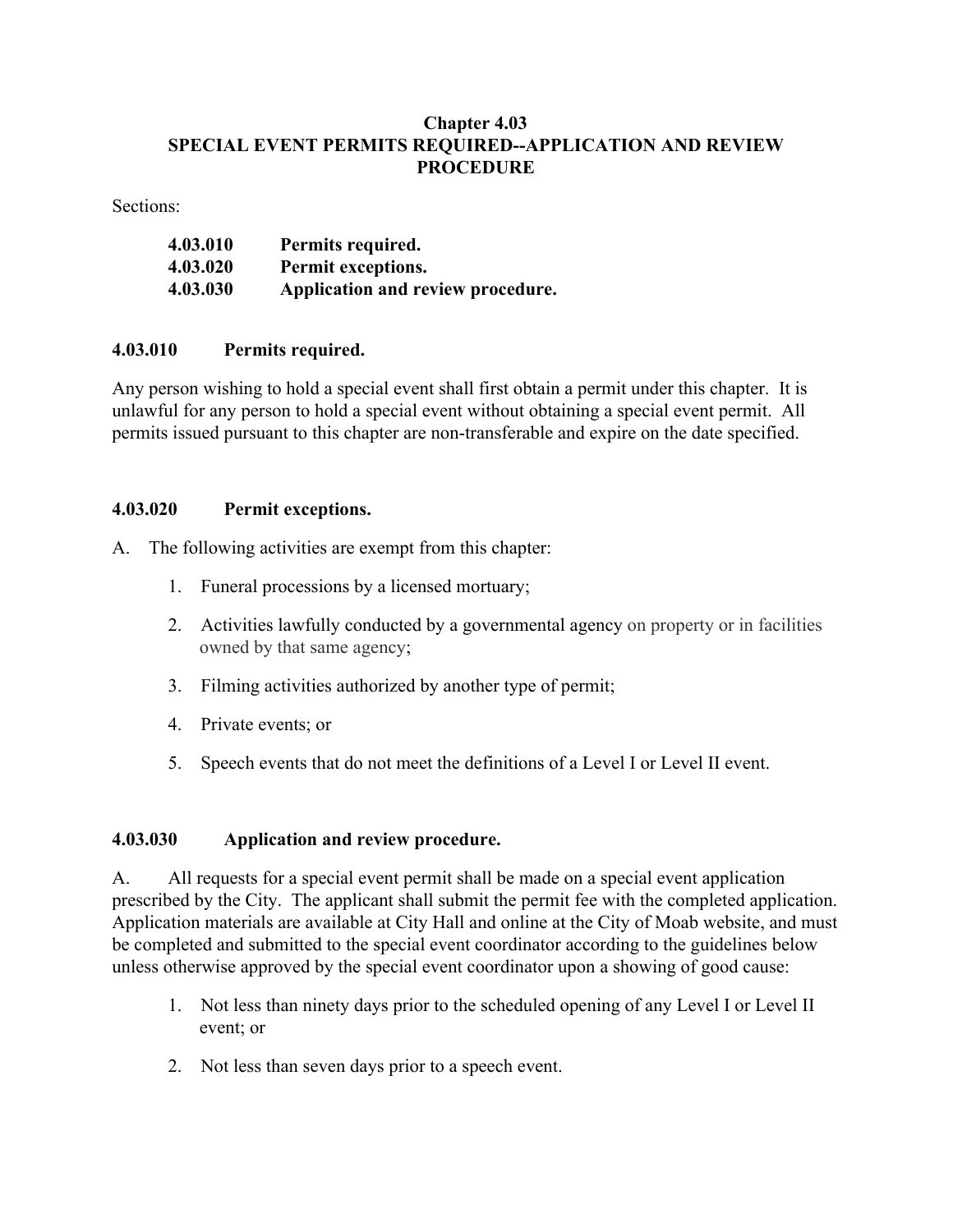3. Level II events may apply no earlier than one year prior to the requested date of the event.

B. All event applications will be reviewed to determine if the applicant has provided sufficient plans (including proof of financial responsibility and other licenses), equipment, personnel, and facilities to provide for the safe and orderly conduct of the event without imposing an unreasonable burden on public services, other businesses, or adjacent residents. Depending on the type and size of the event, the special event coordinator may require the applicant to submit additional documentation prior to review by SERC, which may include but is not limited to:

- 1. Proof of financial responsibility, which may include damage deposit(s), a performance bond, and/or liability insurance sufficient to cover anticipated risks;
- 2. A transportation and traffic control plan showing parking, ingress/egress routes, pedestrian access, and emergency access;
- 3. A staffing and security plan, which shall identify and describe numbers and types of security personnel, emergency medical services (EMS) and/or fire personnel, other staff, support facilities, and the like;
- 4. A facilities plan showing power, lighting, public address, stage, restrooms, waste disposal, water facilities, vending, and other facilities needed for the event;
- 5. Proof that the applicant has obtained (or will obtain by the date of the event) any other applicable governmental permits or licenses needed for the event, including, but not limited to: sales tax licenses, alcohol licenses, access permits, and/or food service permits from the Southeastern Utah Health Department;
- 6. If applicable, a statement of authorization from the special event sponsor identifying all vendors intending to conduct business on the premises of the special event; and
- 7. Any other information deemed necessary by staff for review of the event.

C. Upon receipt of a complete special event permit application and the permit fee, the special events coordinator shall schedule the application for review by the SERC. The SERC shall review and shall have the authority to administratively approve, approve with conditions, or deny the following applications:

- 1. Level I applications and renewals; and
- 2. Level II applications for renewals with no substantial changes from the previous year's event.

D. Where an application is not subject to approval by the SERC, it shall review the matter and provide an advisory recommendation to the City Council.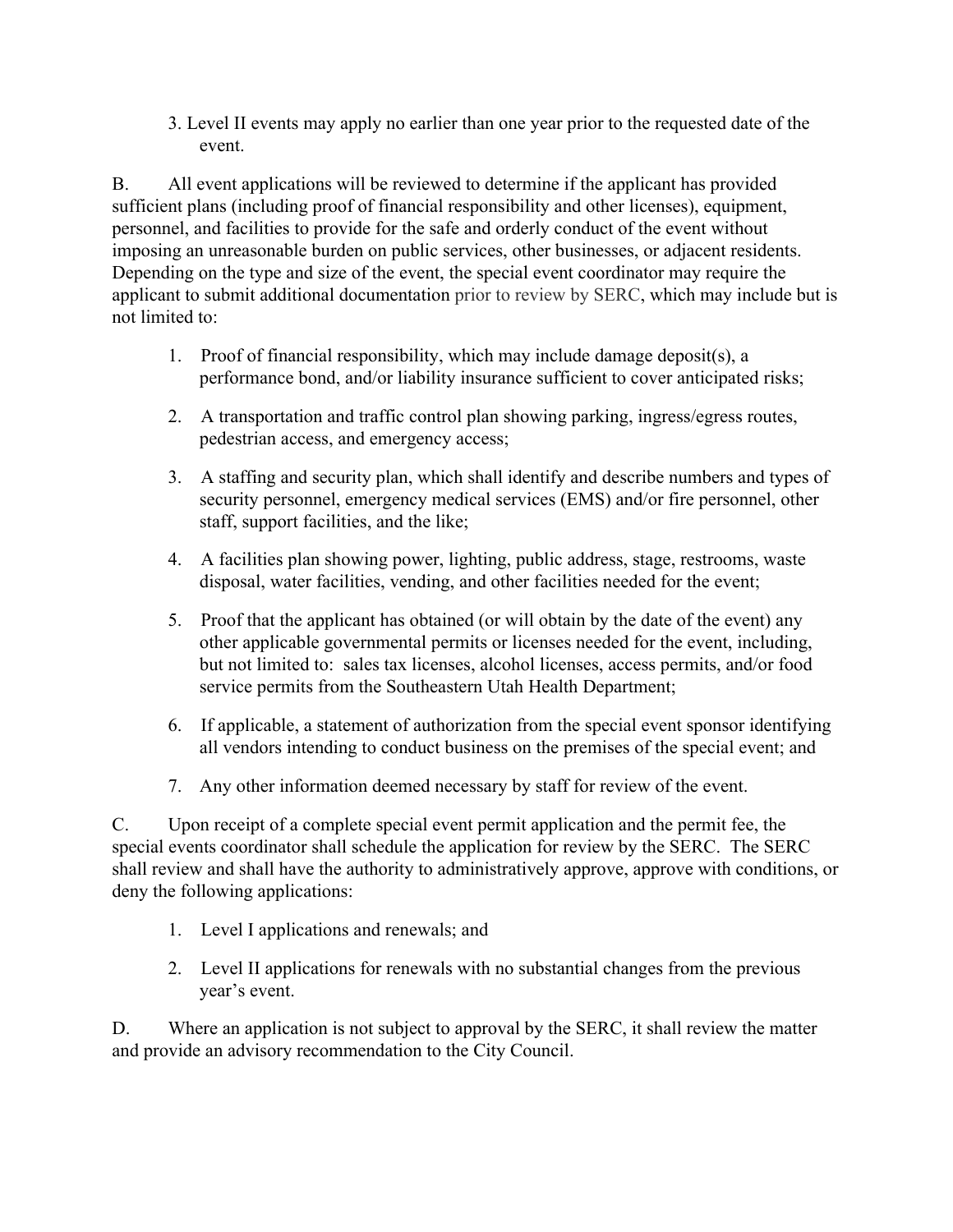E. The City Council shall review and approve, approve with conditions, or deny the following applications:

- 1. Applications for new Level II events; as used herein, a "new Level II event" shall mean any Level II event being proposed for the first time;
- 2. An event renewal of a Level I event that now qualifies as a Level II event;
- 3. Level II event permit renewals where material elements of the event have substantially changed from the previous application; and
- 4. A Level II event which was not renewed for a period exceeding one year.

F. The special events coordinator shall promptly notify the applicant of the SERC recommendation to council and of the date the application will be scheduled before the City Council. The application shall be heard at a duly noticed public meeting. The City Council shall review the application for compliance with the standards set forth in this chapter.

G. Conditions required as part of the approval of an event permit may include, but are not limited to:

- 1. Restrictions on duration or hours of operation;
- 2. Restrictions on total attendance;
- 3. Limitations on vending or alcohol sales;
- 4. Limitations on parking, participant transportation, ingress/egress;
- 5. Limitations as to noise, dust, glare, or sound amplification;
- 6. Security, EMS, or other public safety measures;
- 7. Insurance, damage deposits, or other financial guarantees; and
- 8. Other measures which may reasonably provide for public health, safety, and welfare in connection with an event.

H. For purposes of this chapter, a special event permit is not deemed granted until the special event coordinator certifies in writing that all conditions of approval required prior to the event date have been satisfied.

I. A special event permit issued under this chapter is specific to the permittee, and may not be assigned. Any purported assignment shall result in the permit being deemed void.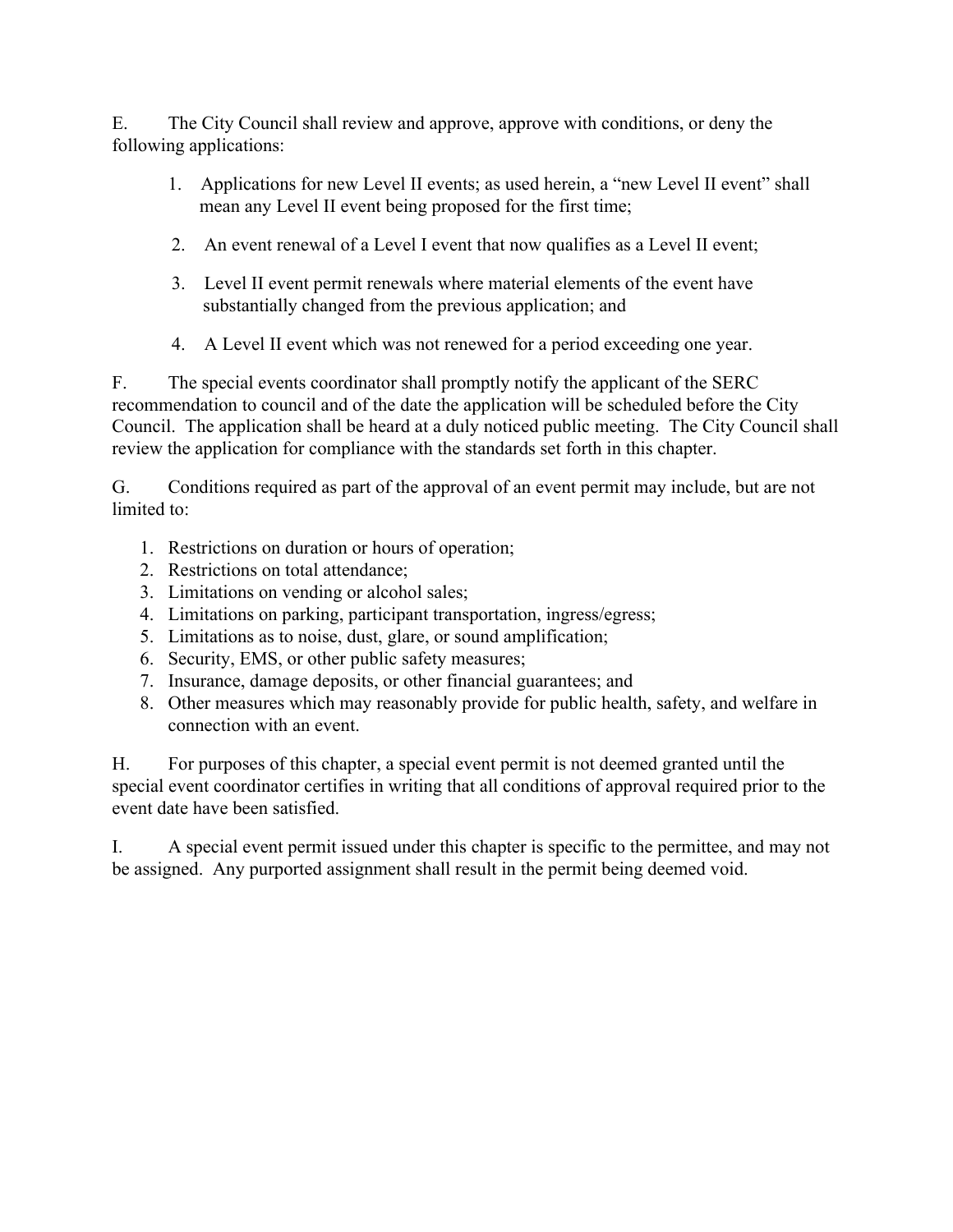## **Chapter 4.07 SERVING ALCOHOL AT SPECIAL EVENTS**

Sections:

| 4.07.020 | Alcohol at public spaces.        |
|----------|----------------------------------|
| 4.07.030 | Application.                     |
| 4.07.040 | <b>Operational restrictions.</b> |

## **4.07.020 Alcohol at public spaces.**

A. Public events at City-owned facilities. The serving, consumption, and sale of alcoholic beverages at public events held at City-owned facilities, including parks, public streets, and sidewalks, may be permitted by the City Manager on a case-by-case basis as part of the special event permitting process.

- 1. Serving of alcohol shall be limited to the hours of ten a.m. until nine p.m. during the event.
- 2. Areas designated for the serving of alcoholic beverages must be located at least one hundred feet away from designated playgrounds, the skate park, and similar facilities.

B. Private events at the MARC. City staff is authorized to approve private events at the MARC where alcohol may be served.

- 1. Sponsors of private events at the MARC must:
	- a. Pay the applicable rental fee, as established from time to time by the City Council, and execute a public facility use agreement indemnifying and holding the City harmless from all liability associated with the serving and consumption of alcohol at the event; and
	- b. Comply with applicable laws governing the consumption and distribution of alcohol.
- 1. All events at the MARC, public or private, shall be concluded by eleven p.m.

C. Public events at County-owned facilities. The serving, consumption, and sale of alcoholic beverages to the public at facilities owned by Grand County within the City may be permitted by the City Manager provided each of the following conditions are met:

- 1. The event sponsor obtains approval from Grand County;
- 2. The event sponsor obtains the applicable State of Utah single event permit or temporary special event beer permit after receiving the City's written local consent, and abides by all terms and conditions of the State of Utah permit;
- 3. The event sponsor obtains the applicable City of Moab alcohol licenses; and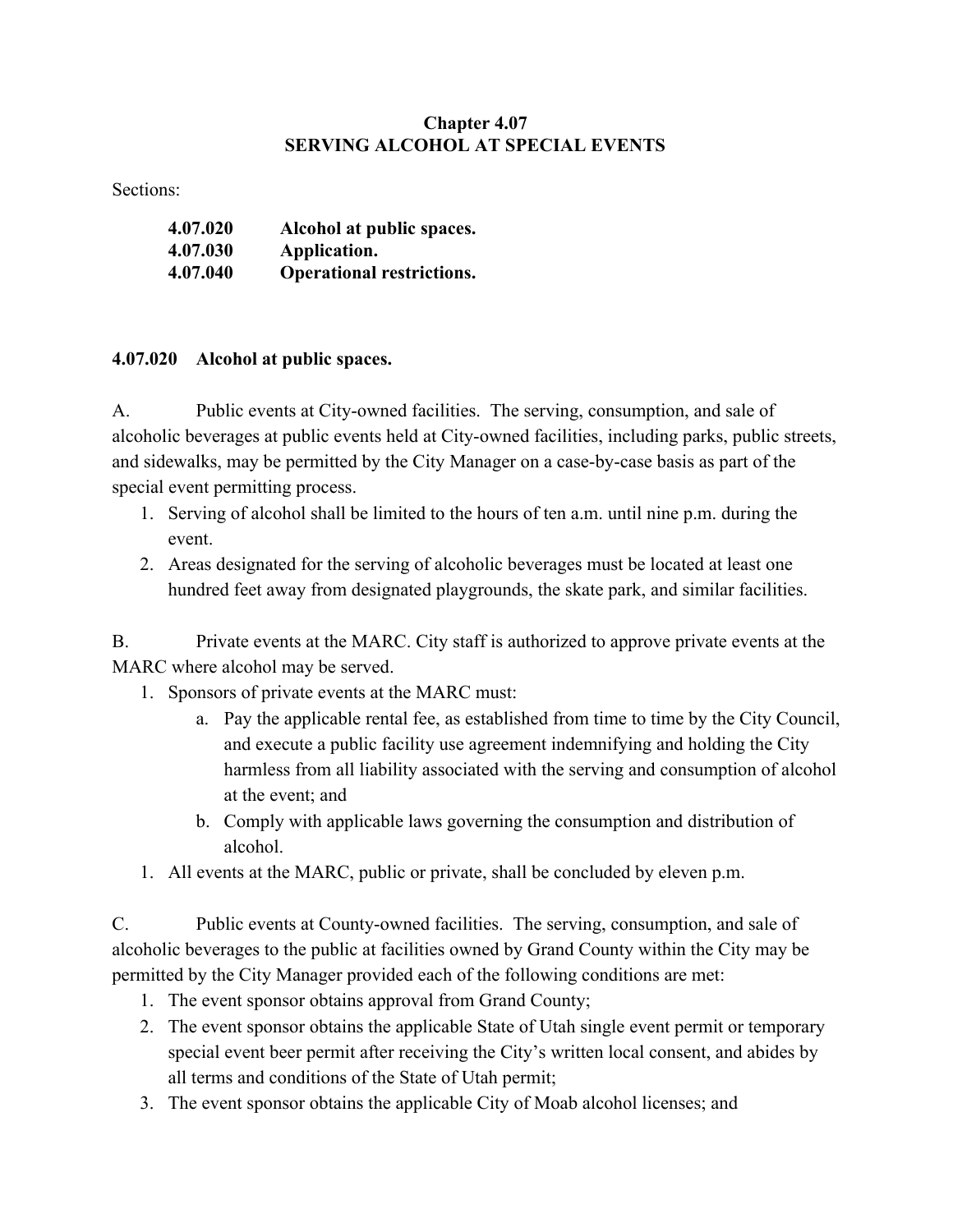4. The event sponsor obtains the applicable special event license.

D. The applicable decision maker for any event authorized under this section shall be authorized to attach such other and additional terms and conditions upon the use and occupancy of public facilities as may be deemed necessary and appropriate, depending upon the nature of the event planned. These additional terms may include, but shall not be limited to:

- 1. Special limitations as to hours of operation;
- 2. Limits on the occupancy or total numbers of guests;
- 3. Security requirements;
- 4. Parking limitations;
- 5. Limits on the areas to be occupied by the event; and
- 6. Any conditions reasonably related to the safety of event participants, and the safety and peace of the general public.

## **4.07.030 Application.**

Applicants who desire to serve alcohol at a special event must obtain written local consent from the City Manager and a state license under the Utah Alcoholic Beverage Control Act.

Concurrent with the application for local consent to serve alcohol at a special event, the applicant shall apply for a special event license, as provided under the City Code, all of which may be processed together by the City.

A. Contents of application for local consent. In addition to the application requirements set forth in Section 5.20.200, an application for local consent for a special event -with alcohol shall include the following:

- 1. The times, dates, location, nature and a description of the event;
- 2. A description or scaled floor plan designating:
	- a. The sites from which the applicant proposes that alcoholic beverages be sold or served, including all dispensing points. Dispensing points include storage areas, booths, tables, bars and other areas set apart for the sale of alcoholic beverages; and
	- b. The areas in which the applicant proposes that alcoholic beverages be allowed to be consumed.;
- 3. A statement of the purpose of the association or entity conducting the event;
- 4. A signed consent form authorizing law enforcement officers or City code enforcement officials an unrestricted right to enter the premises during the event for purposes of monitoring compliance with all license terms and City codes; and
- 5. An application fee, which sum shall be refundable in the event that the local consent is not granted.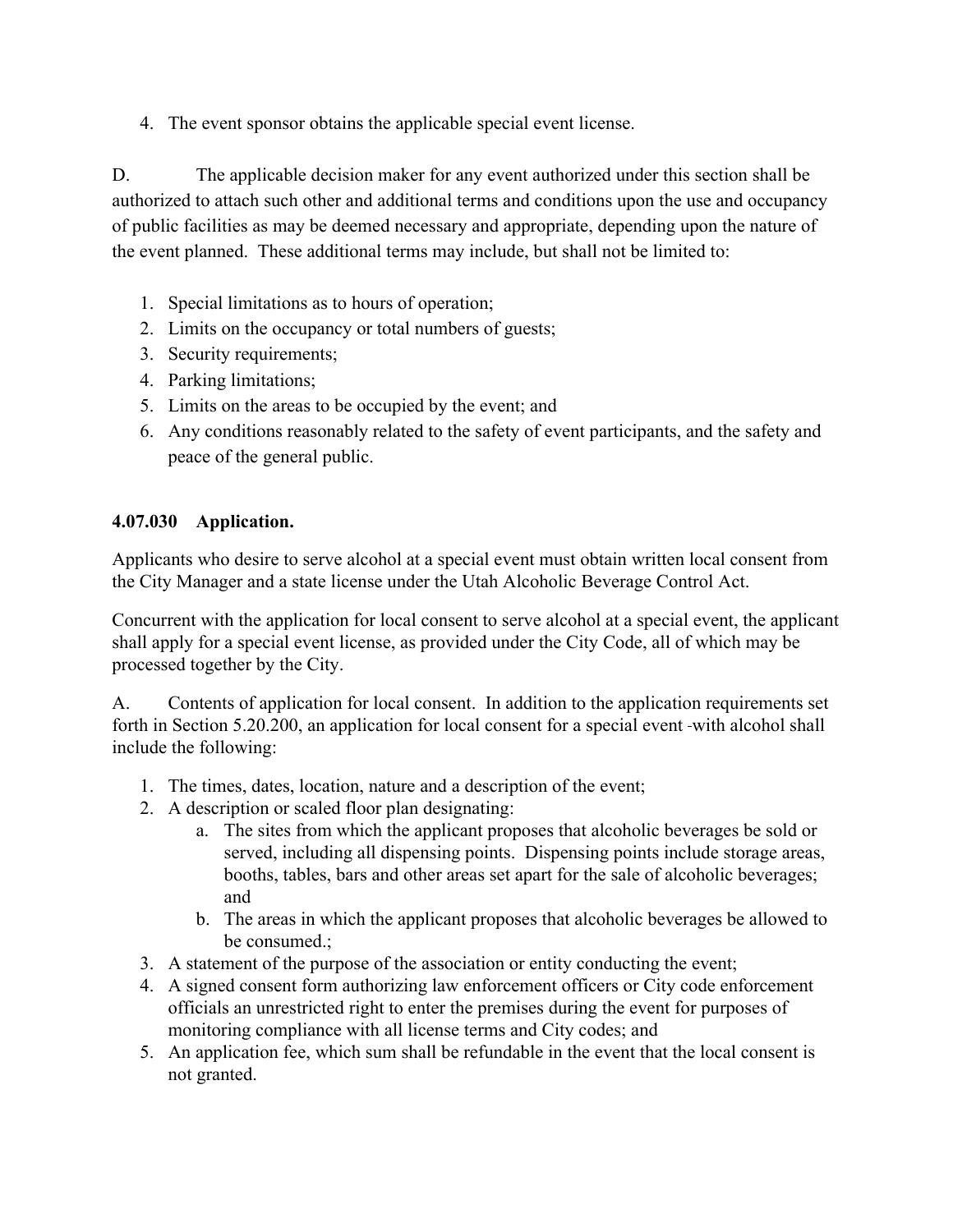- B. Application fee, denial of local consent, or conditions attached to local consent.
	- 1. Application fees for local consent for a special event serving alcohol shall be established by the City Council from time to time.
	- 2. The City Manager shall review an application for local consent to serve alcohol at a special event, and may approve the application as submitted, deny the application, or approve the application subject to conditions. Those conditions may include, but are not limited to:
		- a. Restrictions upon the dates of operation, hours of operation or location;
		- b. Parking, traffic control, security, sanitary facilities or similar public safety conditions; and/or
		- c. Insurance, liability protection, or similar financial guarantees.
	- 3. The City reserves the right to revoke local consent at any time, even after the applicant has received a license to serve alcohol from the State of Utah.

## **4.07.040 Operational restrictions.**

**A.** All persons involved in the sale or serving of alcoholic beverages at the event shall do so only under the supervision and direction of the licensee. The licensee shall be solely responsible for compliance with all applicable terms of the license, City ordinances, and the Utah Alcoholic Beverage Control Act.

B. No beer or other alcoholic beverage shall be brought by persons other than the licensee onto the premises of the event

C. Alcohol purchased for the event may not be stored in any place other than that described in the application for local consent and designated on the state permit.

D. Alcohol purchased for the event may not be sold or served in any place other than the sites described in the application for local consent and designated on the state permit.

E. Alcohol purchased for the event may not be consumed in any area other than that described in the application for local consent and designated on the state permit.

F. Local consent for serving alcohol at a special event is not transferable, whether to another person, or another location.

G. Local consent shall be approved for a specific event scheduled on a date or dates certain and shall be valid for a period not to exceed five consecutive days.

H. No more than two consents for special events with alcohol shall be granted in any calendar year to any applicant.

I. No sale of beer shall exceed a sixteen ounce serving.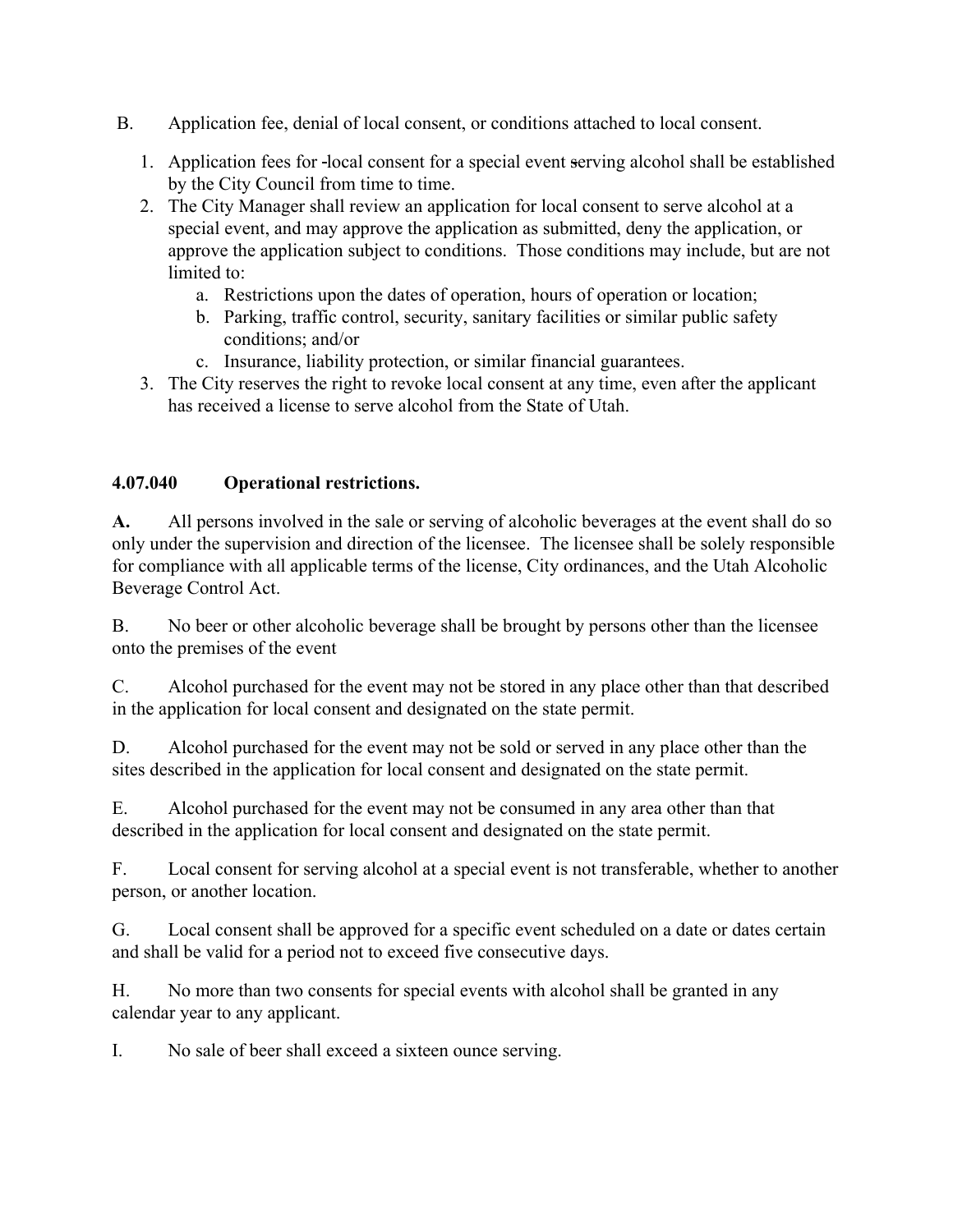J. Minors shall not be permitted to serve or dispense alcoholic beverages, nor shall they be permitted to consume or purchase alcoholic beverages at the event.

K. Alcoholic beverages shall be sold on a per serving basis; "all you can drink" or similar events where beer is served without limitation upon paying a fixed price are prohibited.

L. Licensees shall properly train all event personnel on all operational restrictions, and shall assure that alcoholic beverages are not served to obviously intoxicated persons.

M. The licensee shall provide adequate event security, given the nature of the event and the expected number of event patrons.

N. No event sponsor or other person shall charge an admission fee or otherwise charge a price for alcoholic beverages served and consumed in any public place, except in conformity with the provisions of this Title and Title 5.20. Violation of this subsection is a strict liability offense and shall be punishable as a Class C misdemeanor.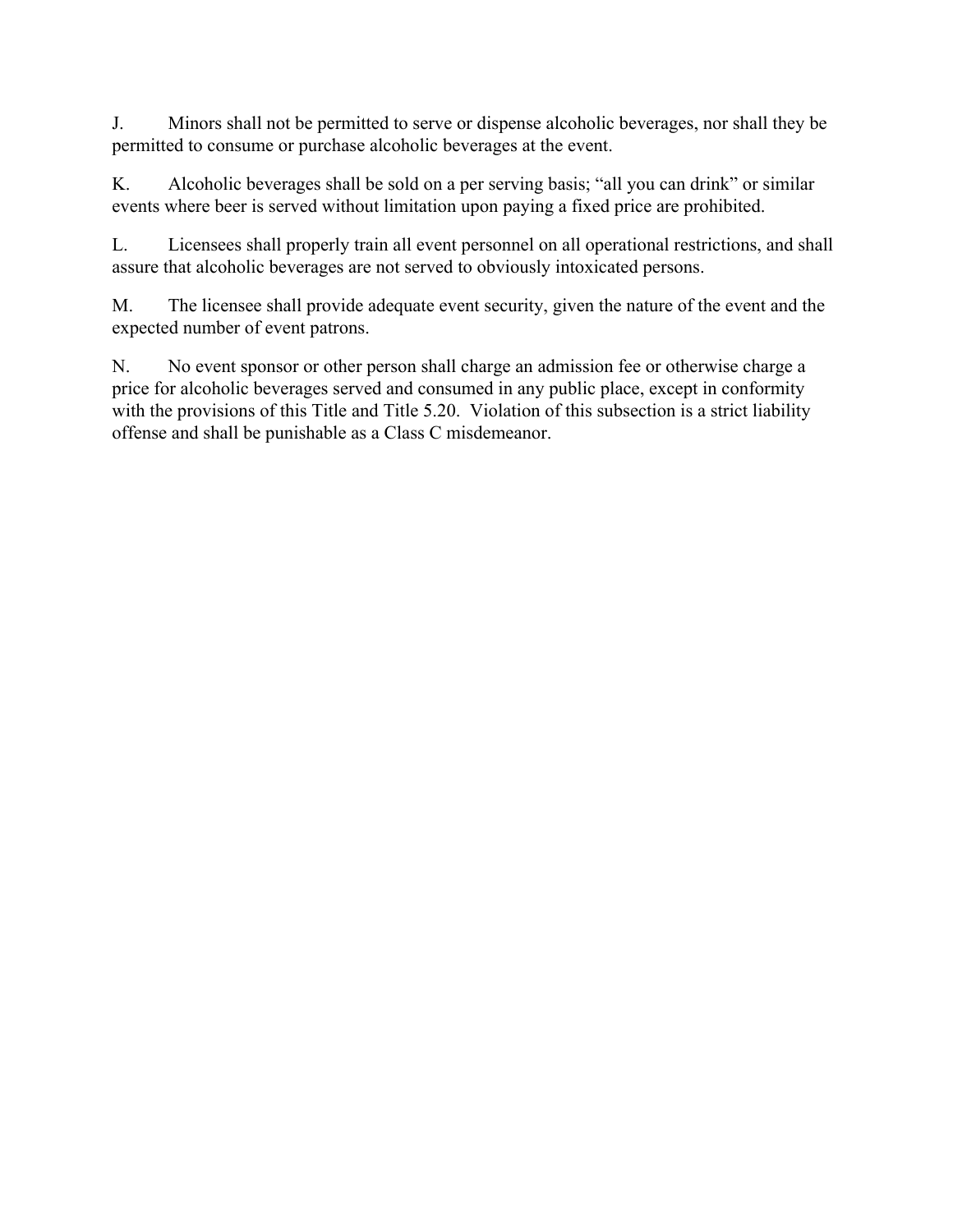### **Chapter 4.09 CONCURRENT EVENT APPLICATIONS**

Complete applications will be reviewed in the order that they are received. If it is found that another event has already been approved for the dates requested in a pending application, the applicant will be notified and given the opportunity to change the event dates so as not to overlap with any other event. If no date change is selected, the decision to allow multiple events on the same dates will be made by the SERC or the City Council, as applicable. The determination will be based upon the following considerations:

Whether the events will adversely impact one another or create unreasonable burdens on the public health, safety, or welfare;

The geographic separation of the events;

The proposed time and duration of the special events;

Anticipated attendance volumes;

The demands upon public safety personnel, equipment, and/or transportation services; and

Anticipated traffic and parking impacts of the events.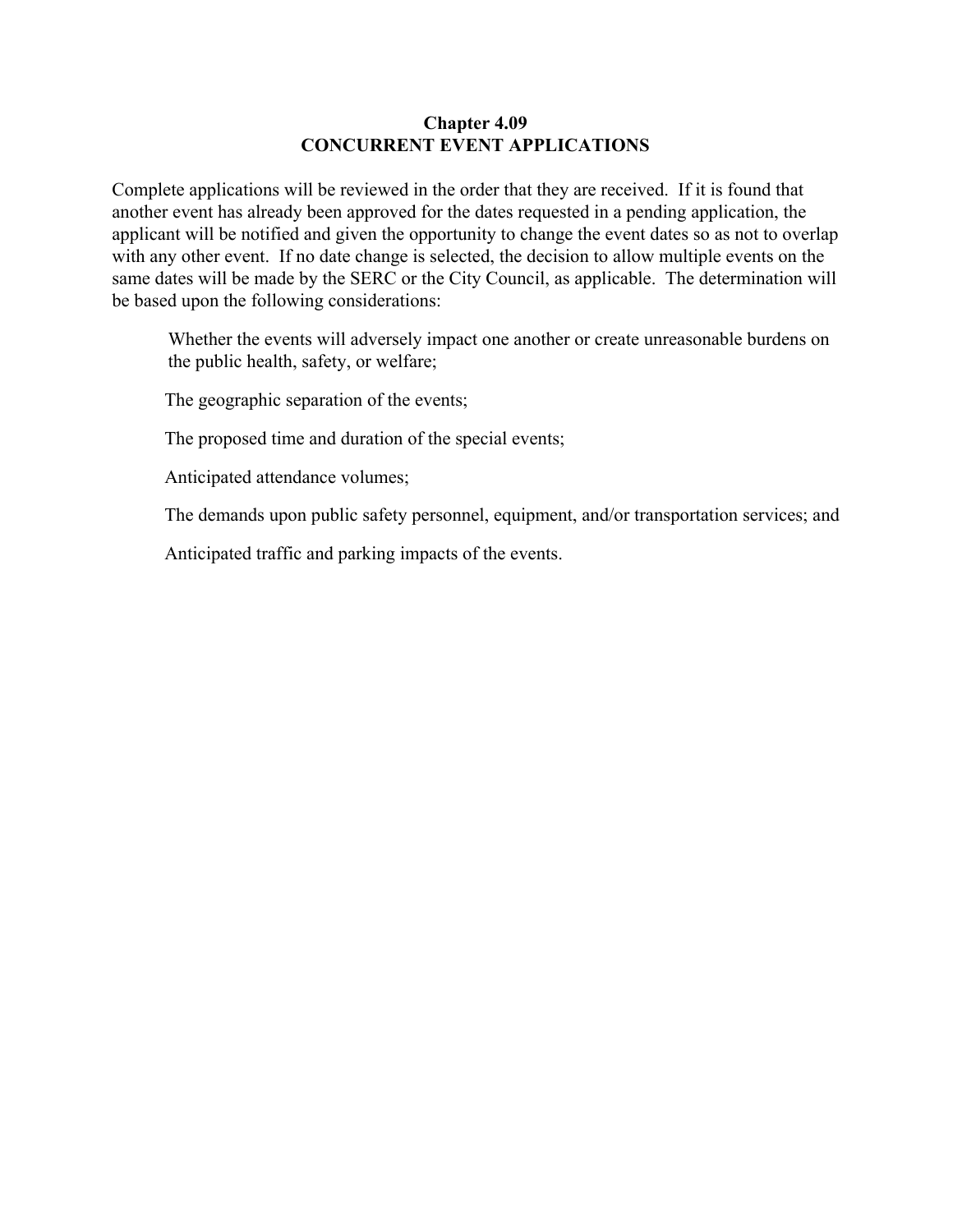## **Chapter 4.11 SPECIAL EVENT APPLICATION DENIALS, REVOCATIONS, AND APPEALS**

Sections:

| 4.11.020 | Special event application denial. |
|----------|-----------------------------------|
| 4.11.030 | Permit revocation.                |
| 4.11.040 | Appeal procedure.                 |

## **4.11.020 Special event application denial.**

A. The SERC or City Council, as applicable, may deny a special event application whenever the following apply:

- 1. Any grounds stated in Section 5.04.040;
- 2. The event presents significant or unacceptable adverse impacts upon the community, other businesses, or residents, which cannot reasonably be mitigated;
- 3. The event will pose an unreasonable burden on police, fire, EMS, public roads, or other essential public services so as to compromise services to other City residents;
- 4. The event will substantially interfere with any other event for which a permit has already been granted or with the provision of City services in support of other such events;
- 5. The applicant fails to provide the required documentation with the application or provides false or misleading statements in the application or supporting materials;
- 6. The applicant demonstrates an inability or unwillingness to conduct the event in conformity with the permit or the provisions of this chapter, or past events sponsored by the applicant or permittee have not been carried out in conformity with approved permits or this chapter;
- 7. The applicant has not obtained necessary licenses or permits from other governmental agencies required for the operation of the event; or
- 8. The applicant has not provided necessary proof of financial responsibility.

## **4.11.030 Permit revocation.**

- A. A permit issued under this chapter may be revoked for any of the following reasons:
	- 1. Failure by the permittee to comply with City permit conditions, other permit or license conditions, or the provisions of this chapter;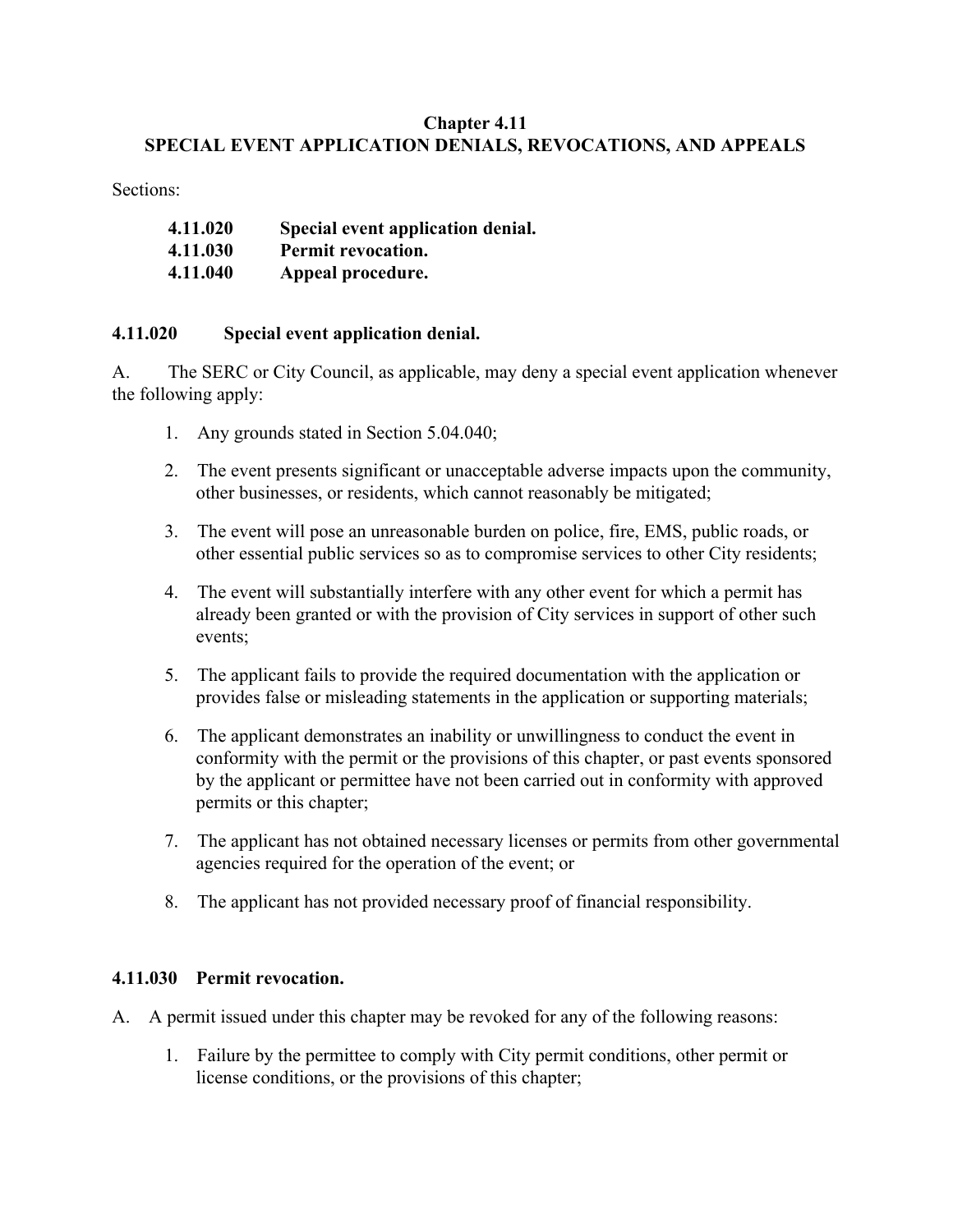- 2. Failure by the permittee to comply with other City ordinances or Utah laws;
- 3. Any violations of the Utah Beverage Control Act;
- 4. False, inaccurate, or misleading statements by the applicant or permittee in the application for a permit under this chapter, or in any supporting documentation; or
- 5. A serious breach of the peace, riot, or significant unlawful activity occurring within or adjacent to the event venue and/or involving event participants, the permittee, its agents, or employees.

B. The City shall deliver written notice of revocation to the permittee for the causes identified in subsections  $(A)(1)$  through  $(4)$  of this section. The permittee may appeal any such revocation as provided under this chapter.

C. Any City enforcement officer may enter the premises of any event permitted under this section at any time to determine compliance with all applicable laws and conditions. Any law enforcement officer who reasonably believes that an event is out of compliance with applicable laws and conditions shall have the authority to curtail or terminate the event.

## **4.11.040 Appeal procedure.**

A. Any special event applicant adversely affected by a permitting decision under this chapter may appeal as provided in this section.

B. Appeals of decisions by the special events coordinator, SERC, or the City Council shall be appealed to the appeal authority by delivering written notice to the City no later than seven calendar days from the date of the decision or order which is the subject of the appeal. The appeal authority shall promptly hold a hearing, and any appeal authority decision shall be final.

C. In any appeal proceeding, the appeal authority shall only overturn the decision that is the subject of the appeal if it is found to be arbitrary, capricious, or unlawful.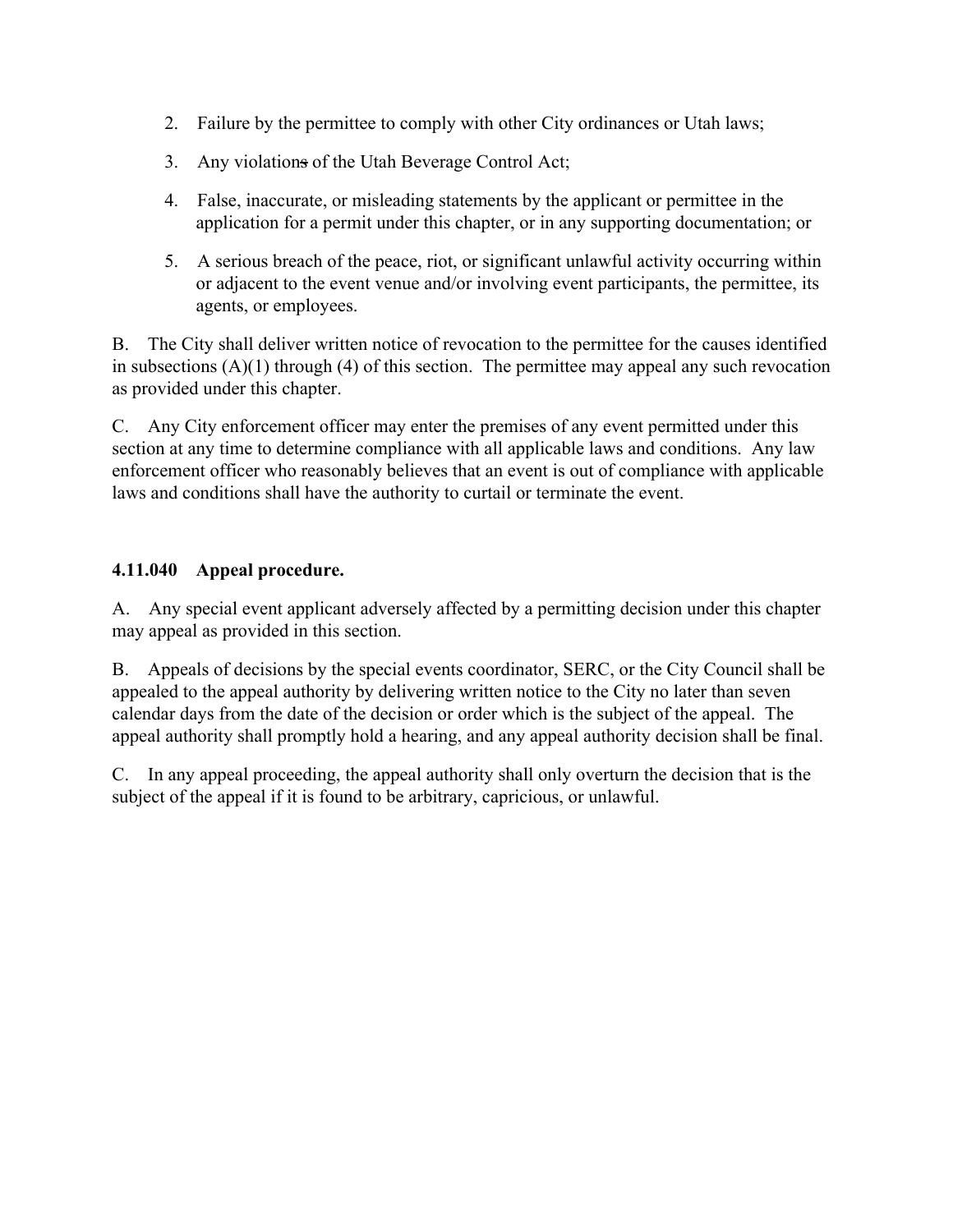## **Chapter 4.12 STREET PERFORMERS**

Sections:

| 4.12.020 | <b>Rules and Regulations.</b>    |
|----------|----------------------------------|
| 4.12.030 | Performance permit--Application. |
| 4.12.040 | Permit--Issuance.                |
| 4.12.050 | Grounds for denial.              |
| 4.12.060 | Permit--Display.                 |
| 4.12.070 | Permit--Nontransferable.         |

4.12.020 **Rules and regulations.**

A. No street performer may perform or solicit contributions for a performance:

- 1. Within ten feet of any street corner or marked pedestrian crosswalk.
- 2. Within ten feet of the outer edge of any entrance to any business, including but not limited to doors, vestibules, driveways, outdoor dining area entries and emergency exits during the hours that any business on the premises is conducting business, without express written permission from the affected business or business.

B. A street performer may not block or obstruct the free movement of pedestrians. If a sufficient crowd gathers to observe a performer such that a passage of the public through a public area is blocked or obstructed, a police officer or other City official may disperse that portion of the crowd that is blocking or obstructing passage of the public.

C. A street performer who performs for a charge shall obtain an appropriate business license as provided for in Moab Municipal Code.

D. No street performer may litter his or her performance site.

E. No street performer shall place any object on a public sidewalk which causes less than a four foot contiguous sidewalk width to be kept clear for pedestrian passage.

F. No street performer shall perform on any public sidewalk with more instruments, props, equipment or other items than the performer can reasonably transport or remove at one time.

G. No street performer shall perform in contravention to the allowable noise levels established by Municipal Code Chapter 17.74

H. No street performer shall block or obstruct a curb cut.

I. No street performer shall connect or maintain an electrical cord to an adjacent building or to a City power source, except as part of an approved use of a public park.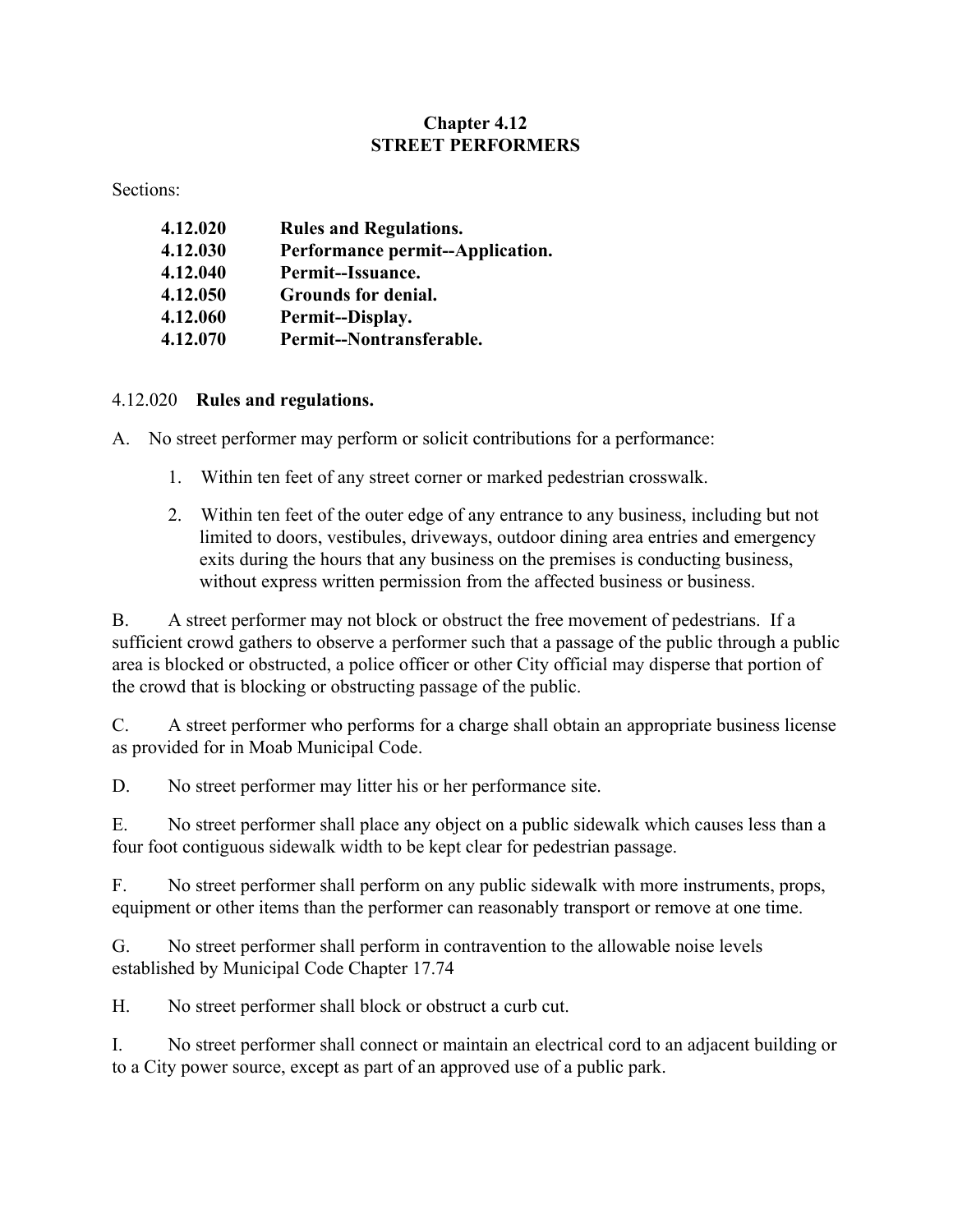J. Street performers utilizing outdoor private property must obtain written permission from the property owner to engage in a performance.

K. Any street performer meeting one or more of the following conditions shall obtain a performance permit as provided for in this chapter prior to engaging in a performance:

- 1. The performance involves more than two performers, unless said performance is in an established public park, subject to the reservation requirements and use regulations of the park.
- 2. The performance involves the use or construction of any stage, platform or similar structure for use during any performance.
- 3. The performance involves the use of amplified music or sound.
- 4. The performance involves any advertising off the premises of the performance, including flyers, posters and signs.
- 5. The performance involves an admission charge.
- 6. The performance involves the use of knives, swords, torches, axes, saws, fire, whips, lassos, drones or other potentially dangerous objects or involves acrobatics, tumbling, unicycling, breakdancing, stilts, trampolines, pogosticks, karate, human pyramids, or other potentially dangerous activity.

# **4.12.030 Performance permit--Application.**

A street performer requiring a permit must complete and file with the City a performance permit application on a form approved by the City. A street performance with multiple performers need only obtain one permit. The applicant must provide the following information:

A. The names, addresses and contact information for all individuals performing under the permit.

B. If a group is performing under a permit, a designation of the individual(s) who will be responsible for compliance with the provisions of this chapter.

C. A detailed description of the nature of the act to be performed, including props, music, structures used, and any advertising methods.

D. The proposed location and time, dates, and duration of the performance(s).

E. If within ten feet of or on private property, a statement of authorization from the affected property owner(s).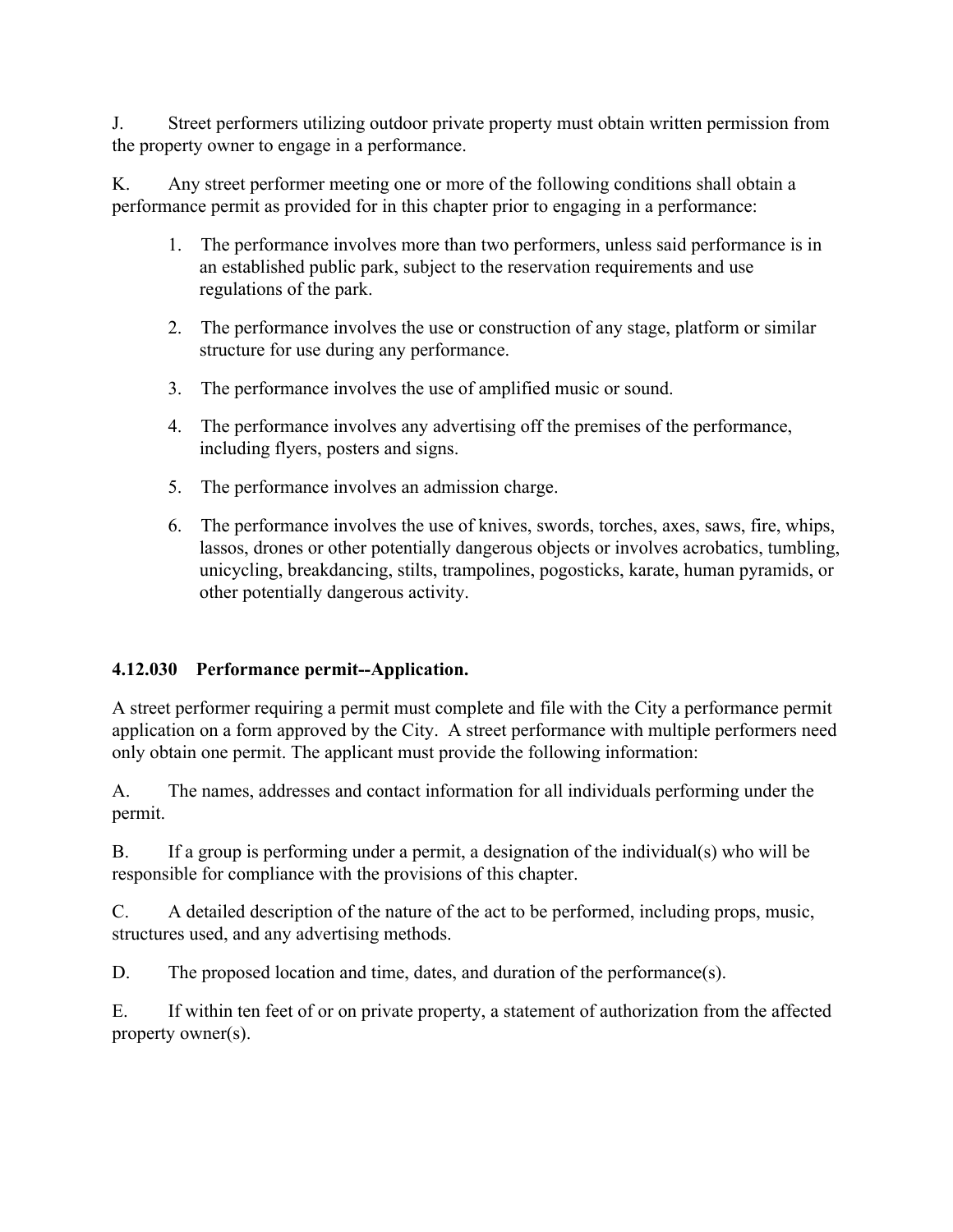#### **4.12.040 Permit--Issuance.**

Upon review of a performance permit under this chapter, the City Manager will determine if the application is satisfactory. The City Manager may consider the health, safety and welfare of the public and the performer(s) when determining if the application is satisfactory. The City Manager may place conditions on the issuance of the permit relative to the time, location and manner of the performance. After City Manager's approval, the City Treasurer will issue a performance permit showing the number of the permit, the date of issuance, the nature of the performance, the location(s) of the performance, the dates and time of the performance(s), and the name or names of the person(s) authorized to carry on same.

#### **4.12.050 Grounds for denial.**

A performance permit may be denied if the proposed performance is deemed to be a significant threat to public health, safety and welfare.

#### **4.12.060 Permit--Display.**

The permit issued under this chapter shall be kept on or about the persons authorized to perform under the permit.

#### **4.12.070 Permit--Nontransferable.**

Any permit issued pursuant to this chapter is not transferable by the permittee.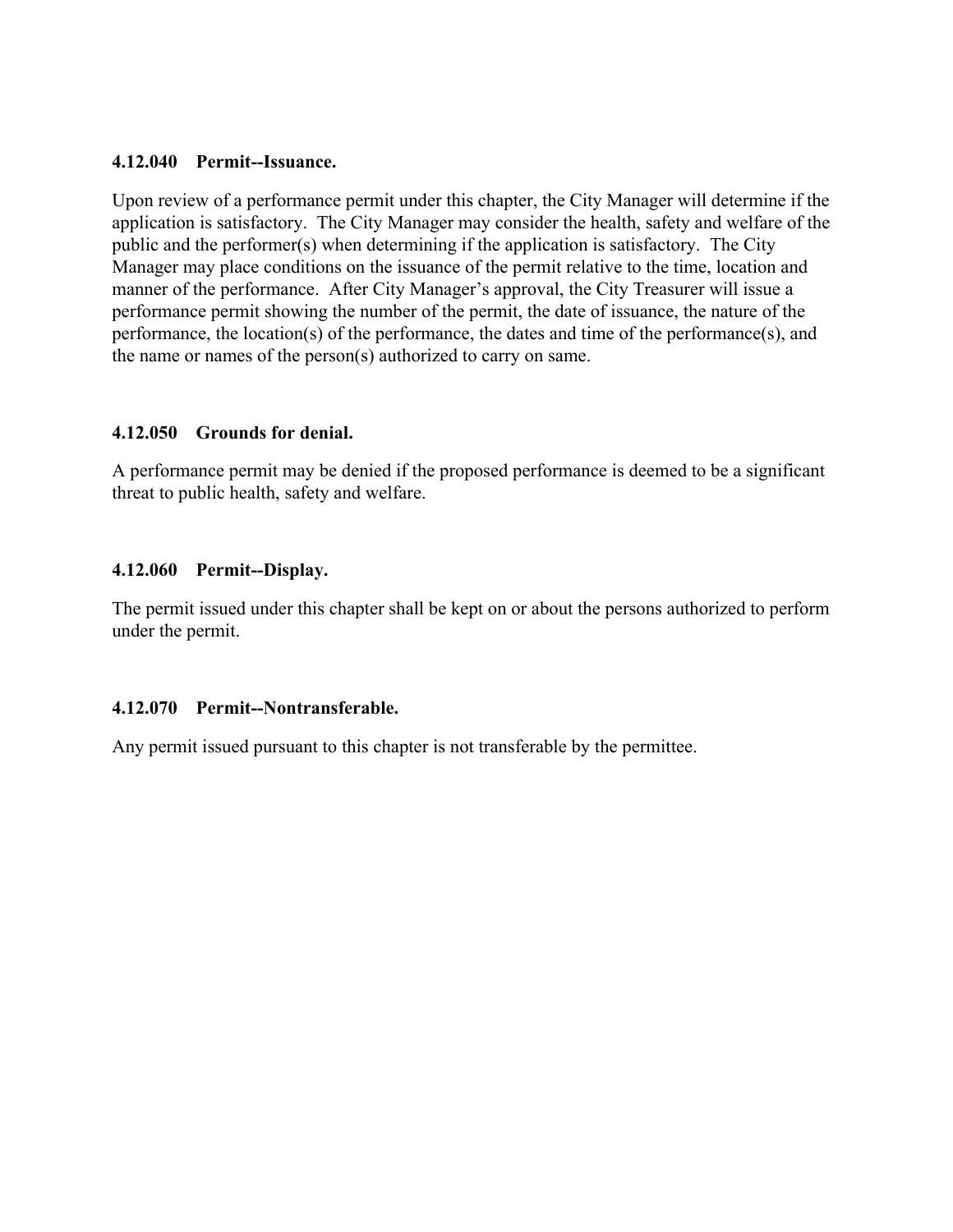## **Chapter 4.13 FEES**

Sections:

| 4.13.020 | Permit fees.           |
|----------|------------------------|
| 4.13.030 | Service fees.          |
| 4.13.040 | Deposit.               |
| 4.13.050 | <b>Waiver of fees.</b> |

### **4.13.020 Permit fees.**

A. All fees associated with special events and street performers shall be set according to the fee schedule established by the City Council.

B. If applicable, a park rental fee is due with the permit application.

## **4.13.030 Service Fees.**

The City may require payment of a City service fee to cover the cost for additional City services arising from a event. Additional City services include, but are not limited to, labor costs for City personnel, rental costs for the use of City equipment, and other direct costs for the use of City facilities and/or City utilities. The City service fee shall be estimated on a case by case basis, and shall be paid in full at the time of application. Additional charges may be assessed to the permittee after the event has ended.

## **4.13.040 Deposit.**

The City may require any applicant to post a cash deposit or other security approved by the City Attorney to cover all estimated contingent costs prior to the issuance of a Level II special event permit, as a guarantee against fees, damages, clean-up, or loss to public property. The City may retain any such deposit to cover applicable fees, damages, clean-up costs, or repairs to public property or facilities. The unexpended balance of any deposit shall be promptly returned to the applicant no later than thirty days from the conclusion of the event.

## **4.13.050 Waiver of fees.**

The City may waive fees related to special events only in the case of an application for a speech event.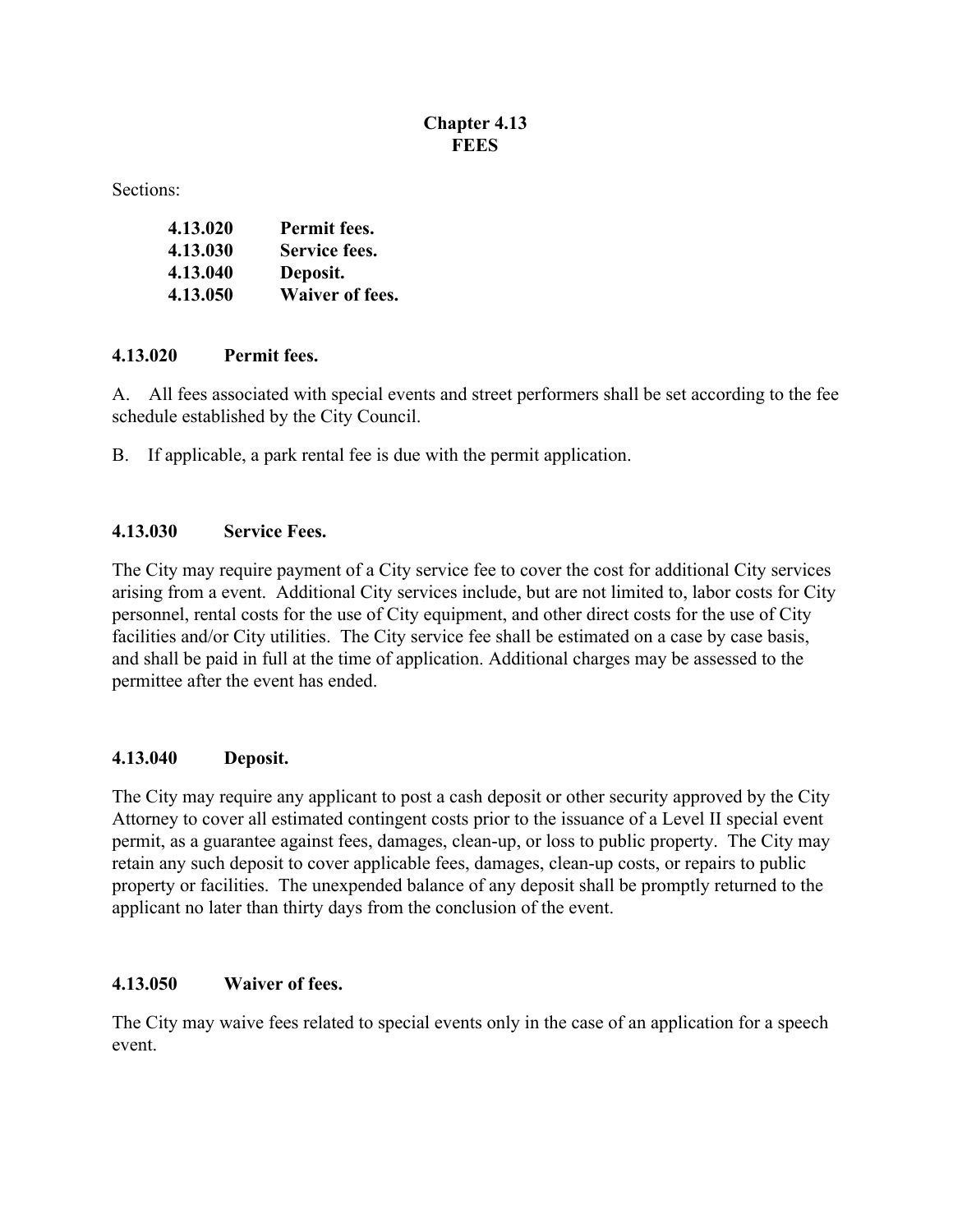## **Chapter 4.15 SALES TAX COLLECTION BY APPLICANT OR VENDORS**

Unless exempted by Utah law, an applicant for a special event that includes vendor sales or concessions shall either:

A. Provide proof that all vendors have a Utah State sales tax identification number and agree to be responsible for direct remittance of all sales tax proceeds from the event to the state; or

B. Provide proof that the applicant has a valid Utah State sales tax identification number and that it will require all vendors to execute a sales tax remittance agreement whereby the vendor delivers sales tax proceeds to the applicant for remittance to the state under the applicant's sales tax identification number.

The City shall be authorized to audit the applicant or otherwise verify that all sales tax remittances are paid.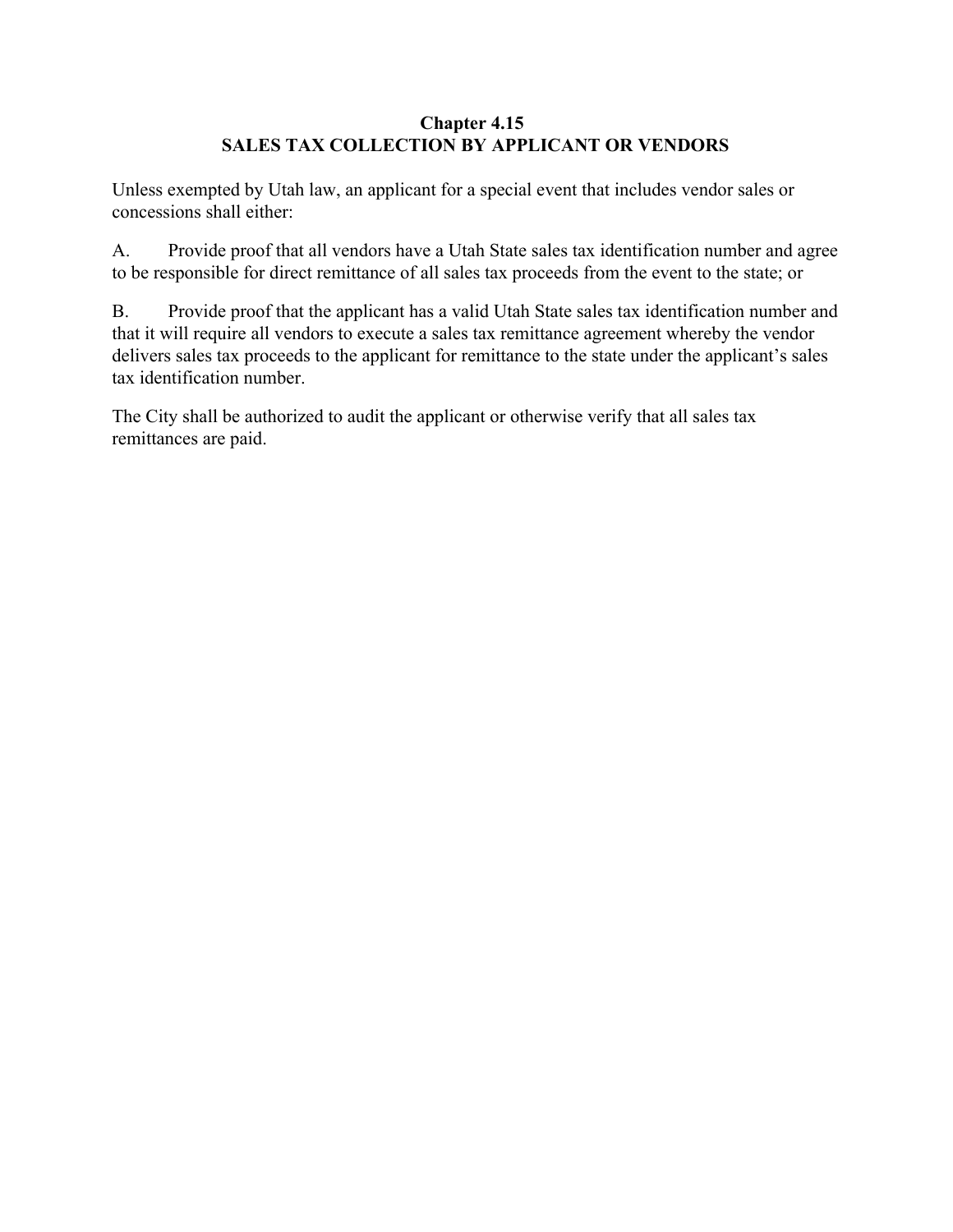### **Chapter 4.17 CIVIL OR CRIMINAL ENFORCEMENT**

A knowing violation of this chapter or any permit issued under this chapter by the applicant or permittee may be punishable, at the election of the City, as a Class B misdemeanor, as defined under the Moab Municipal Code or Utah statutes.

Alternately, the City may proceed to obtain civil injunctive or declaratory relief to halt or abate any violation of this chapter or any permit issued under this chapter. Proof of a violation shall be sufficient to obtain an injunction, which shall be issued without the requirement of bond. In addition to any other relief, in any civil enforcement action the City may recover its reasonable attorney fees and court costs against the applicant, permittee, or other person who may be in violation of this chapter.